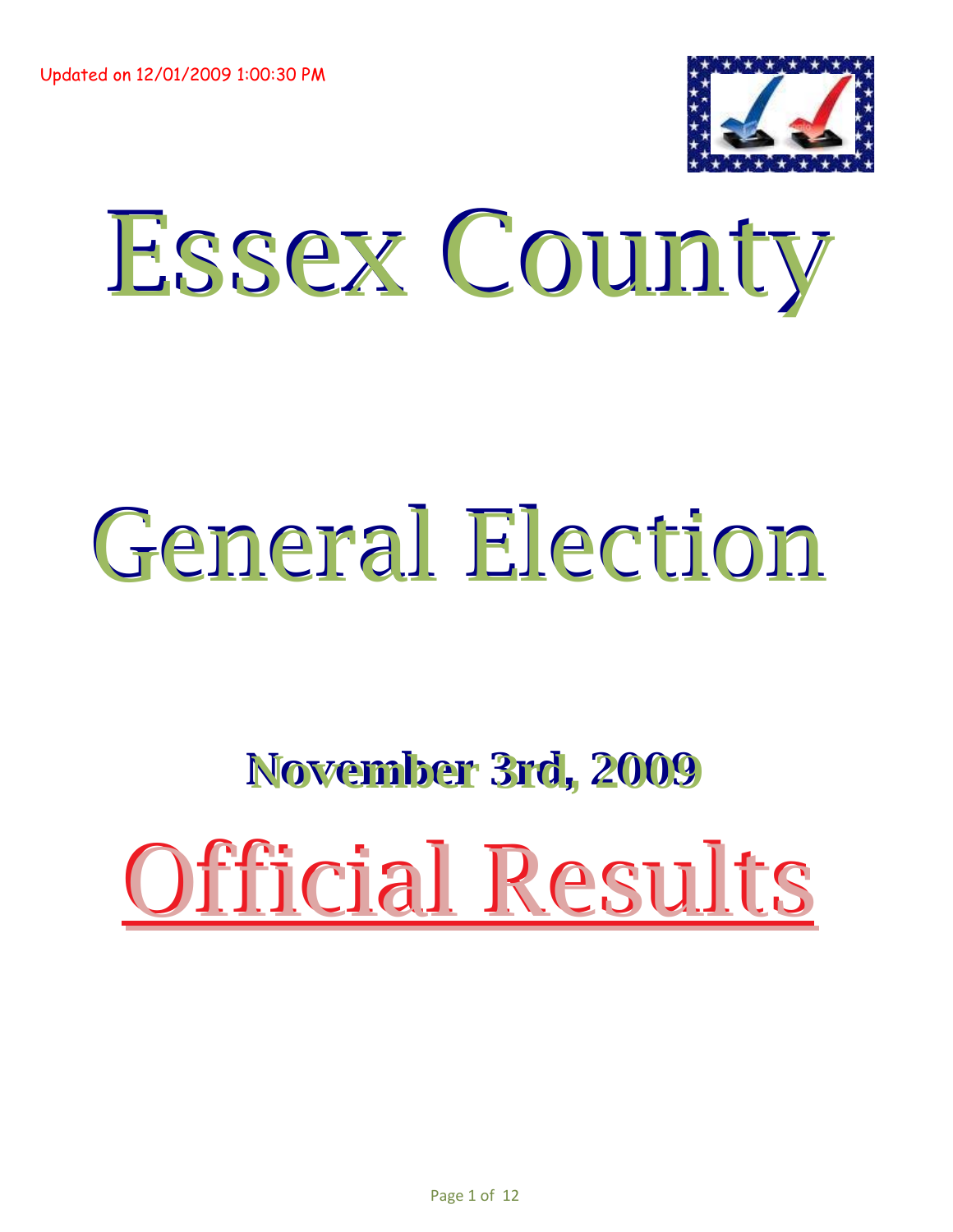| PROPOSAL NUMBER ONE, AN AMENDMENT |                       | PROPOSAL NUMBER TWO, AN AMENDMENT                  |  |
|-----------------------------------|-----------------------|----------------------------------------------------|--|
| 80.95%<br><b>YES</b> 5728         | 19.05%<br>1348<br>NO. | 20.14%<br>79.86%<br>1439<br><b>YES</b> 5707<br>NO. |  |
|                                   |                       |                                                    |  |
|                                   |                       |                                                    |  |

|                                            | <b>JUSTICE OF THE SUPREME COURT</b> |                |      |                     |
|--------------------------------------------|-------------------------------------|----------------|------|---------------------|
|                                            | (4th DISTRICT)                      |                |      |                     |
| Barry D. Kramer                            | <b>DEMOCRATIC</b>                   | 1A             | 2983 | 21.01%<br>3615      |
| <b>Brian S. Stewart</b>                    | <b>DEMOCRATIC</b>                   | 2A             | 3451 | 20.06%<br>3451      |
| Richard B. Meyer                           | <b>REPUBLICAN</b>                   | 1B             | 5542 | 32.22%<br>5542      |
| <b>Thomas E. Mercure</b>                   | <b>REPUBLICAN</b>                   | 2B             | 3968 | 26.71%<br>4594      |
| Barry D. Kramer                            | <b>CONSERVATIVE</b>                 | 1D             | 632  |                     |
| <b>Thomas E. Mercure</b>                   | <b>CONSERVATIVE</b>                 | 2D             | 626  |                     |
| REPRESENTATIVE IN CONGRESS (23rd DISTRICT) |                                     |                |      |                     |
| <b>William L. Owens</b>                    | <b>DEMOCRATIC</b>                   | 3A             | 3460 | 50.30%<br>3963<br>的 |
| Dede Scozzafava                            | <b>REPUBLICAN</b>                   | 3B             | 448  | 7.12%<br>561        |
| Dede Scozzafava                            | <b>INDEPENDENCE</b>                 | 3C             | 113  |                     |
| Douglas L. Hoffman                         | <b>CONSERVATIVE</b>                 | 3D             | 3355 | 42.58%<br>3355      |
| William L. Owens                           | <b>WORKING FAMILIES 3E</b>          |                | 503  |                     |
|                                            | <b>DISTRICT ATTORNEY</b>            |                |      |                     |
| <b>Julie Garcia</b>                        | <b>DEMOCRATIC</b>                   | 4A             | 6384 | 49.52%<br>6384      |
| Kristy L. Sprague                          | <b>REPUBLICAN</b>                   | 4 <sub>B</sub> | 5521 | 50.48%<br>6509<br>闭 |
| Kristy L. Sprague                          | <b>CON-HONESTY</b>                  | 4 <sub>D</sub> | 988  |                     |
|                                            | <b>SHERIFF</b>                      |                |      |                     |
| Henry H. Hommes                            | <b>REPUBLICAN</b>                   | 5B             | 4799 | 54.93%<br>5781<br>闭 |
| Henry H. Hommes                            | <b>CON-HONESTY</b>                  | 5 <sub>D</sub> | 982  |                     |
| <b>Michael Ike Tyler</b>                   | <b>JUSTICE</b>                      | 5F             | 3371 | 32.03%<br>3371      |
| Robert L. Kirby                            | <b>SHERIFF</b>                      | 5G             | 1373 | 13.05%<br>1373      |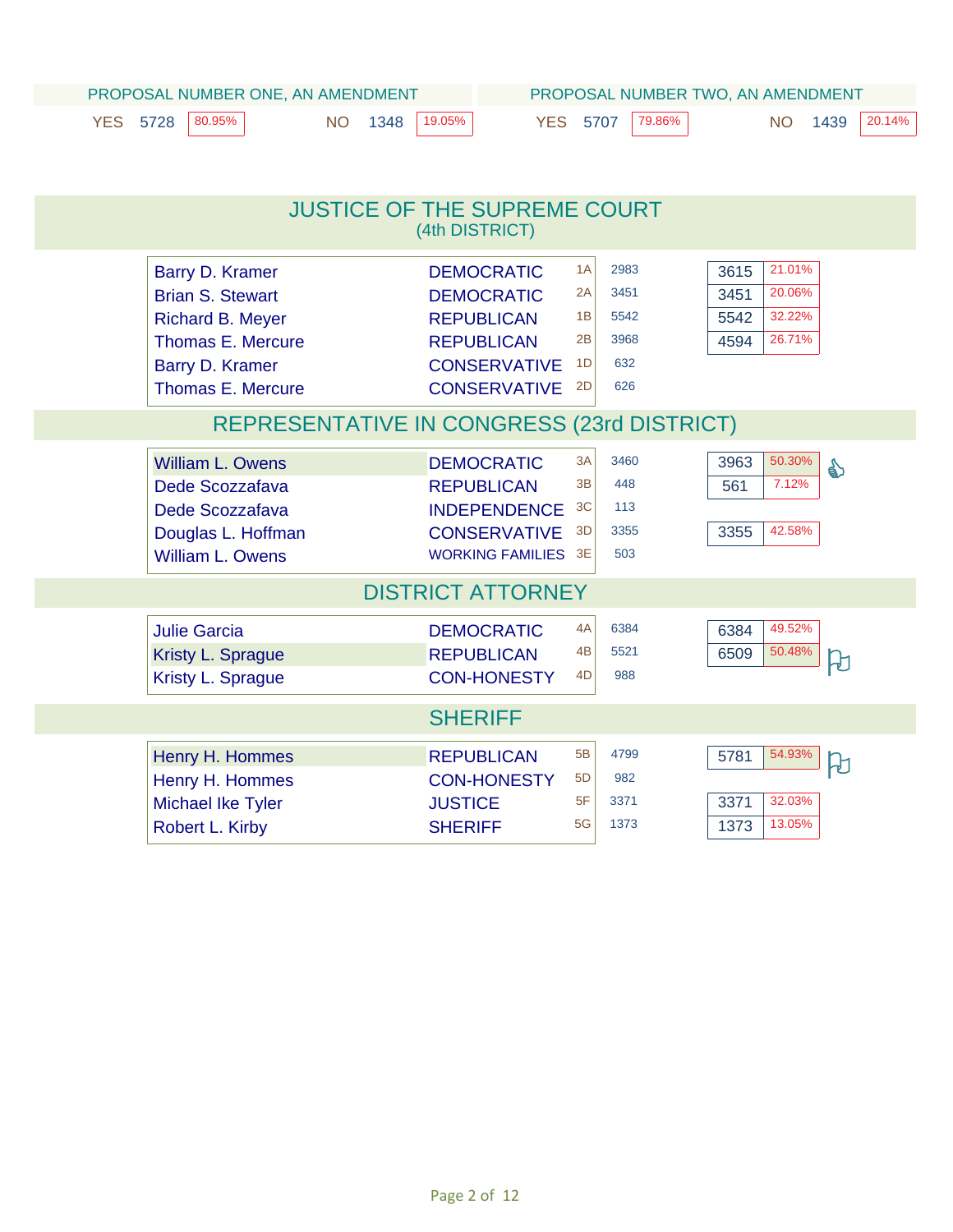| <b>CHESTERFIELD</b>                                   |               | <b>CROWN POINT</b>                                    |                |
|-------------------------------------------------------|---------------|-------------------------------------------------------|----------------|
| Assy 113th-Cong 23rd                                  |               | Assy 113th-Cong 23rd                                  |                |
| PROPOSAL NUMBER ONE, AN AMENDMENT                     |               | PROPOSAL NUMBER ONE, AN AMENDMENT                     |                |
| 77.58%<br>263<br><b>NO</b><br><b>YES</b>              | 22.42%<br>76  | 78.93%<br><b>NO</b><br><b>YES</b><br>236              | 21.07%<br>63   |
| PROPOSAL NUMBER TWO, AN AMENDMENT                     |               | PROPOSAL NUMBER TWO, AN AMENDMENT                     |                |
| 78.29%<br>274<br><b>YES</b><br><b>NO</b>              | 21.71%<br>76  | 78.11%<br><b>YES</b><br>232<br><b>NO</b>              | 21.89%<br>65   |
| <b>JUSTICE OF THE SUPREME COURT</b><br>(4th DISTRICT) |               | <b>JUSTICE OF THE SUPREME COURT</b><br>(4th DISTRICT) |                |
| Barry D. Kramer                                       | 24.24%<br>240 | Barry D. Kramer                                       | 21.65%<br>184  |
| <b>Brian S. Stewart</b>                               | 21.31%<br>211 | <b>Brian S. Stewart</b>                               | 18.12%<br>154  |
| <b>Richard B. Meyer</b>                               | 27.47%<br>272 | <b>Richard B. Meyer</b>                               | 32.00%<br>272  |
| Thomas E. Mercure                                     | 26.97%<br>267 | Thomas E. Mercure                                     | 28.24%<br>240  |
| REPRESENTATIVE IN CONGRESS (23rd DISTRICT)            |               | REPRESENTATIVE IN CONGRESS (23rd DISTRICT)            |                |
| <b>William L. Owens</b>                               | 48.91%<br>336 | <b>William L. Owens</b>                               | 47.35%<br>286  |
| Dede Scozzafava                                       | 4.37%<br>30   | Dede Scozzafava                                       | 8.44%<br>51    |
| Douglas L. Hoffman                                    | 46.72%<br>321 | Douglas L. Hoffman                                    | 44.21%<br>267  |
| <b>DISTRICT ATTORNEY</b>                              |               | <b>DISTRICT ATTORNEY</b>                              |                |
| <b>Julie Garcia</b>                                   | 43.16%<br>303 | <b>Julie Garcia</b>                                   | 47.09%<br>324  |
| Kristy L. Sprague                                     | 56.84%<br>399 | Kristy L. Sprague                                     | 52.91%<br>364  |
| <b>SHERIFF</b>                                        |               | <b>SHERIFF</b>                                        |                |
| Henry H. Hommes                                       | 69.76%<br>413 | Henry H. Hommes                                       | 59.17%<br>326  |
| <b>Michael Ike Tyler</b>                              | 19.26%<br>114 | <b>Michael Ike Tyler</b>                              | 32.12%<br>177  |
| Robert L. Kirby                                       | 10.98%<br>65  | Robert L. Kirby                                       | 8.71%<br>48    |
| <b>COUNCILMAN</b>                                     |               | <b>SUPERVISOR</b>                                     |                |
| Richard J. Klages                                     | 49.64%<br>410 | <b>Bethany Kosmider</b>                               | 53.80%<br>382  |
| Walter E. LaMountain                                  | 50.36%<br>416 | <b>Dale French</b>                                    | 46.20%<br>328  |
|                                                       |               | <b>COUNCILMAN</b>                                     |                |
|                                                       |               | Robert Patnode Jr.                                    | 41.78%<br>465  |
|                                                       |               | <b>Thomas A. Walters</b>                              | 33.51%<br>373  |
|                                                       |               | <b>Steven Mildon</b>                                  | 20.75%<br>231  |
|                                                       |               | <b>Mary DeHart-Ross</b>                               | 3.95%<br>44    |
|                                                       |               | <b>ASSESOR</b>                                        |                |
|                                                       |               | <b>Carl Ross</b>                                      | 100.00%<br>416 |
|                                                       |               | SUPERINTENDENT OF HIGHWAYS                            |                |
|                                                       |               | Eugene W.Ingleston Jr                                 | 62.10%<br>426  |
|                                                       |               | <b>Cory Armstrong</b>                                 | 37.90%<br>260  |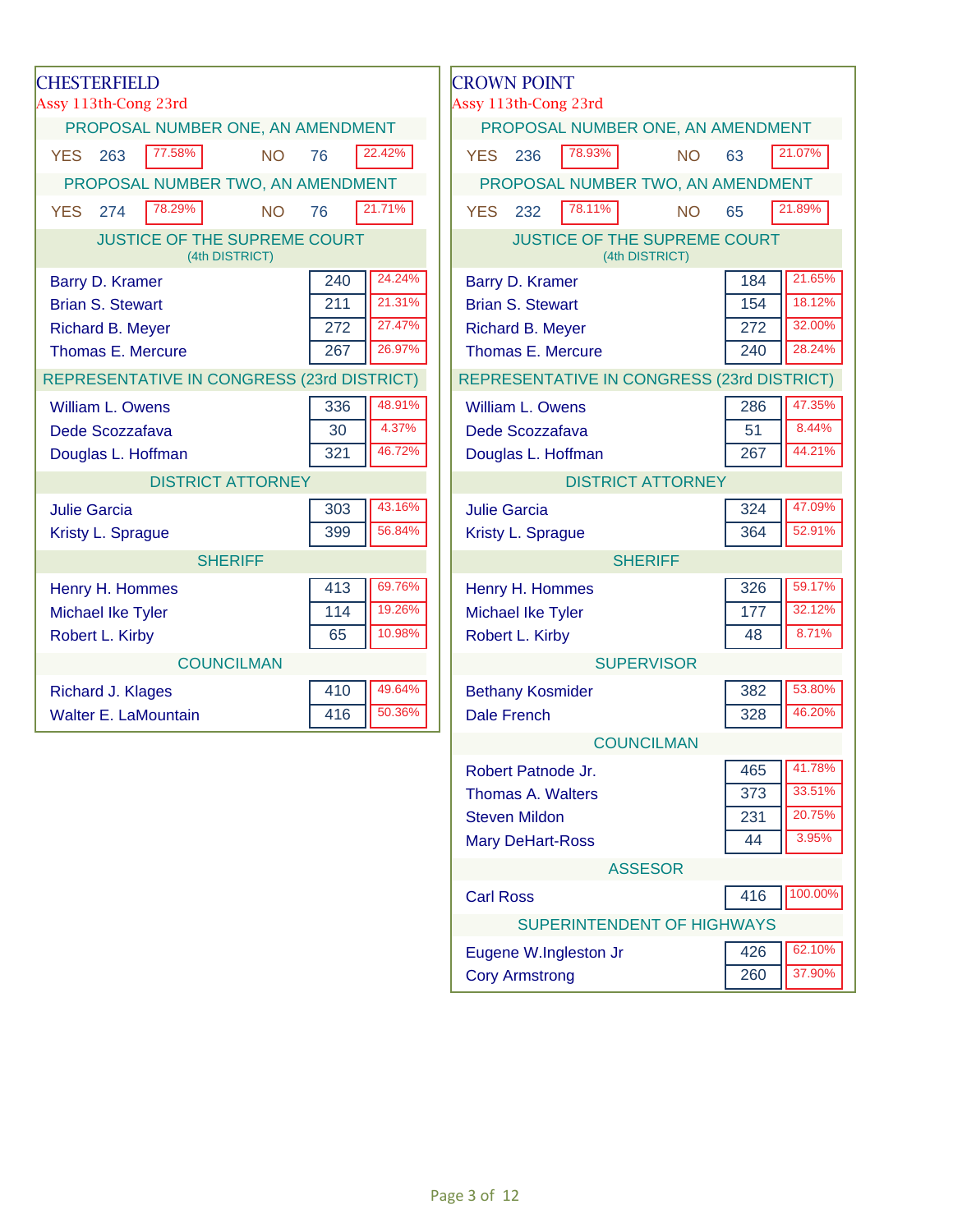| <b>ELIZABETHTOWN</b>                                     | <b>ESSEX</b>                                          |         |
|----------------------------------------------------------|-------------------------------------------------------|---------|
| Assy 113th-Cong 23rd                                     | Assy 113th-Cong 23rd                                  |         |
| PROPOSAL NUMBER ONE, AN AMENDMENT                        | PROPOSAL NUMBER ONE, AN AMENDMENT                     |         |
| 80.00%<br>20.00%<br><b>YES</b><br>172<br><b>NO</b><br>43 | 82.32%<br><b>NO</b><br><b>YES</b> 149<br>32           | 17.68%  |
| PROPOSAL NUMBER TWO, AN AMENDMENT                        | PROPOSAL NUMBER TWO, AN AMENDMENT                     |         |
| 83.41%<br>16.59%<br>181<br><b>NO</b><br>36<br><b>YES</b> | 85.95%<br>159<br><b>NO</b><br>26<br><b>YES</b>        | 14.05%  |
| <b>JUSTICE OF THE SUPREME COURT</b><br>(4th DISTRICT)    | <b>JUSTICE OF THE SUPREME COURT</b><br>(4th DISTRICT) |         |
| 19.00%<br>122<br>Barry D. Kramer                         | 126<br>Barry D. Kramer                                | 25.82%  |
| 20.40%<br><b>Brian S. Stewart</b><br>131                 | <b>Brian S. Stewart</b><br>136                        | 27.87%  |
| 34.11%<br>219<br>Richard B. Meyer                        | 130<br>Richard B. Meyer                               | 26.64%  |
| 26.48%<br>170<br>Thomas E. Mercure                       | 96<br>Thomas E. Mercure                               | 19.67%  |
| REPRESENTATIVE IN CONGRESS (23rd DISTRICT)               | REPRESENTATIVE IN CONGRESS (23rd DISTRICT)            |         |
| 52.89%<br>229<br>William L. Owens                        | 194<br><b>William L. Owens</b>                        | 64.67%  |
| 4.39%<br>19<br>Dede Scozzafava                           | 14<br>Dede Scozzafava                                 | 4.67%   |
| 42.73%<br>185<br>Douglas L. Hoffman                      | 92<br>Douglas L. Hoffman                              | 30.67%  |
| <b>DISTRICT ATTORNEY</b>                                 | <b>DISTRICT ATTORNEY</b>                              |         |
| 64.17%<br>317<br><b>Julie Garcia</b>                     | 225<br><b>Julie Garcia</b>                            | 68.18%  |
| 35.83%<br>177<br>Kristy L. Sprague                       | 105<br>Kristy L. Sprague                              | 31.82%  |
| <b>SHERIFF</b>                                           | <b>SHERIFF</b>                                        |         |
| 44.90%<br>220<br>Henry H. Hommes                         | 165<br>Henry H. Hommes                                | 54.82%  |
| 46.33%<br>227<br><b>Michael Ike Tyler</b>                | 97<br>Michael Ike Tyler                               | 32.23%  |
| 8.78%<br>43<br>Robert L. Kirby                           | 39<br>Robert L. Kirby                                 | 12.96%  |
| <b>SUPERVISOR</b>                                        | <b>SUPERVISOR</b>                                     |         |
| 100.00%<br>321<br>Noel H. Merrihew, III                  | 154<br>Ronald E. Jackson                              | 45.70%  |
| <b>TOWN CLERK/TAX COLLECTOR</b>                          | 183<br>Sharon M. Boisen                               | 54.30%  |
| 100.00%<br>325<br>Debra R. Brooks                        | <b>TOWN CLERK/TAX COLLECTOR</b>                       |         |
| <b>TOWN JUSTICE</b>                                      | 223<br><b>Audrey Hoskins</b>                          | 100.00% |
| 100.00%<br>336<br><b>William M. Garrison</b>             | <b>TOWN JUSTICE</b>                                   |         |
| <b>TOWN JUSTICE</b>                                      | 156<br>Mark Kupperman                                 | 100.00% |
| 100.00%<br>285<br>E. Peter Frisbi                        | <b>COUNCILMAN</b>                                     |         |
| <b>COUNCILMAN</b>                                        | 268<br>Claire S. LaPine                               | 63.21%  |
| 23.25%<br>199<br><b>Margaret Bartley</b>                 | <b>James LaForest</b><br>156                          | 36.79%  |
| 24.42%<br>209<br>Joseph E. Martin                        | <b>ASSESSOR</b>                                       |         |
| 28.97%<br>Kenneth W. Fenimore<br>248                     | 190<br><b>Dianne Lansing</b>                          | 100.00% |
| 23.36%<br>200<br>Angel M. Marvin                         | <b>SUPERINTENDENT OF HIGHWAYS</b>                     |         |
| SUPERINTENDENT OF HIGHWAYS                               | James Z. Morgan, Jr<br>280                            | 100.00% |
| 94.54%<br>Dennis L. Aubin<br>433                         |                                                       |         |
| 5.46%<br>25<br><b>Arthur Glen Muller</b>                 |                                                       |         |
|                                                          |                                                       |         |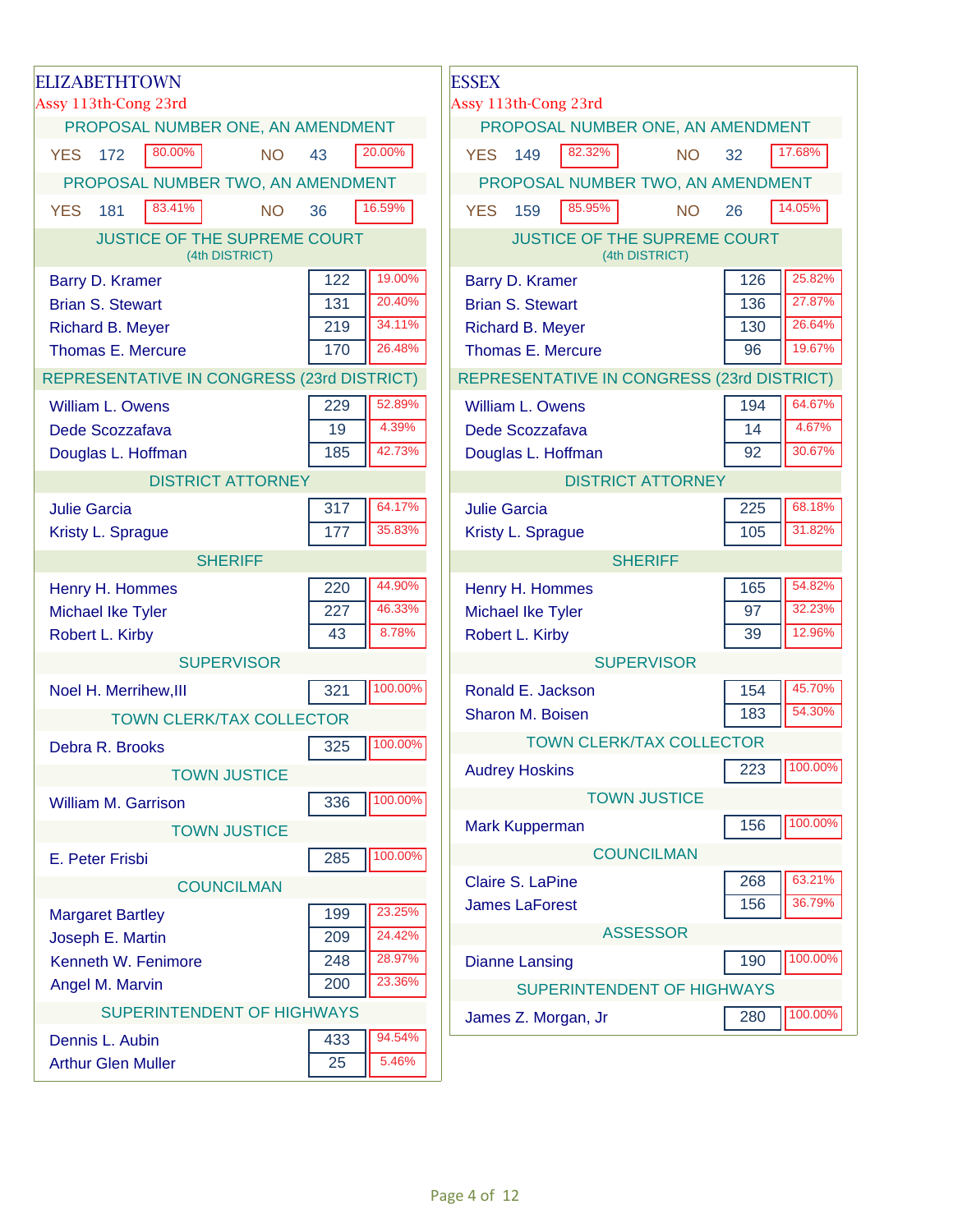| <b>JAY</b>                                     | <b>KEENE</b>                        |
|------------------------------------------------|-------------------------------------|
| Assy 113th-Cong 23rd                           | Assy 113th-Cong 20th                |
| PROPOSAL NUMBER ONE, AN AMENDMENT              | PROPOSAL NUMBER ONE, AN AMENDMENT   |
| 83.78%                                         | 87.45%                              |
| 16.22%                                         | 12.55%                              |
| <b>YES</b> 346                                 | <b>YES</b> 216                      |
| <b>NO</b>                                      | <b>NO</b>                           |
| 67                                             | 31                                  |
| PROPOSAL NUMBER TWO, AN AMENDMENT              | PROPOSAL NUMBER TWO, AN AMENDMENT   |
| 79.19%                                         | 87.65%                              |
| 20.81%                                         | 12.35%                              |
| <b>YES</b>                                     | <b>YES</b>                          |
| 331                                            | 220                                 |
| <b>NO</b>                                      | 31                                  |
| 87                                             | <b>NO</b>                           |
| <b>JUSTICE OF THE SUPREME COURT</b>            | <b>JUSTICE OF THE SUPREME COURT</b> |
| (4th DISTRICT)                                 | (4th DISTRICT)                      |
| 25.04%                                         | 28.20%                              |
| 310                                            | 196                                 |
| Barry D. Kramer                                | Barry D. Kramer                     |
| 24.64%                                         | 27.34%                              |
| <b>Brian S. Stewart</b>                        | <b>Brian S. Stewart</b>             |
| 305                                            | 190                                 |
| 27.30%                                         | 24.46%                              |
| 338                                            | 170                                 |
| Richard B. Meyer                               | Richard B. Meyer                    |
| 23.02%                                         | 20.00%                              |
| 285                                            | 139                                 |
| Thomas E. Mercure                              | Thomas E. Mercure                   |
| REPRESENTATIVE IN CONGRESS (23rd DISTRICT)     | <b>DISTRICT ATTORNEY</b>            |
| 50.37%                                         | 44.47%                              |
| 411                                            | 201                                 |
| William L. Owens                               | <b>Julie Garcia</b>                 |
| 4.53%                                          | 55.53%                              |
| 37                                             | 251                                 |
| Dede Scozzafava                                | Kristy L. Sprague                   |
| 45.10%<br>368<br>Douglas L. Hoffman            | <b>SHERIFF</b>                      |
| <b>DISTRICT ATTORNEY</b>                       | 53.19%<br>200<br>Henry H. Hommes    |
| 45.17%                                         | 29.26%                              |
| 369                                            | 110                                 |
| <b>Julie Garcia</b>                            | Michael Ike Tyler                   |
| 54.83%                                         | 17.55%                              |
| 448                                            | 66                                  |
| Kristy L. Sprague                              | Robert L. Kirby                     |
| <b>SHERIFF</b>                                 | <b>SUPERVISOR</b>                   |
| 51.81%                                         | 100.00%                             |
| 330                                            | 324                                 |
| Henry H. Hommes                                | William B. Ferebee                  |
| 25.12%<br>160<br><b>Michael Ike Tyler</b>      | <b>TOWN CLERK</b>                   |
| 23.08%                                         | 100.00%                             |
| 147                                            | Ellen S. Estes                      |
| Robert L. Kirby                                | 331                                 |
| <b>SUPERVISOR</b>                              | <b>TOWN JUSTICE</b>                 |
| 100.00%                                        | 100.00%                             |
| 652                                            | 330                                 |
| <b>Randall Thomas Douglas</b>                  | <b>Constance Hickey</b>             |
| <b>TOWN CLERK</b>                              | <b>COUNCILMAN</b>                   |
| 100.00%                                        | 36.81%                              |
| 475                                            | 307                                 |
| <b>Beatrice A. Pelkey</b>                      | <b>Robert M. Biesemeyer</b>         |
| <b>TOWN JUSTICE</b>                            | 27.82%<br>232<br>Paul R. Martin     |
| 84.58%                                         | 13.91%                              |
| 417                                            | 116                                 |
| <b>Robert Minogue</b>                          | William M. Washburn                 |
| 15.42%                                         | 21.46%                              |
| 76                                             | 179                                 |
| Tracy J. Mehan                                 | Erin M. McDonough                   |
| <b>COUNCILMAN</b>                              | <b>SUPERINTENDENT OF HIGHWAYS</b>   |
| 41.32%                                         | 100.00%                             |
| 590                                            | <b>Bruce B. Reed</b>                |
| <b>Archie Depo</b>                             | 327                                 |
| 27.24%<br>389<br><b>Fred Balzac</b>            | <b>TAX COLLECTOR</b>                |
| 31.44%                                         | 100.00%                             |
| 449                                            | 327                                 |
| Amy F. Shalton                                 | <b>Donna Reed Austin</b>            |
| <b>SUPERINTENDENT OF HIGHWAYS</b>              |                                     |
| 100.00%<br>619<br><b>Christopher M. Garrow</b> |                                     |
| <b>TAX COLLECTOR</b>                           |                                     |
| 100.00%<br>June M. Taylor<br>594               |                                     |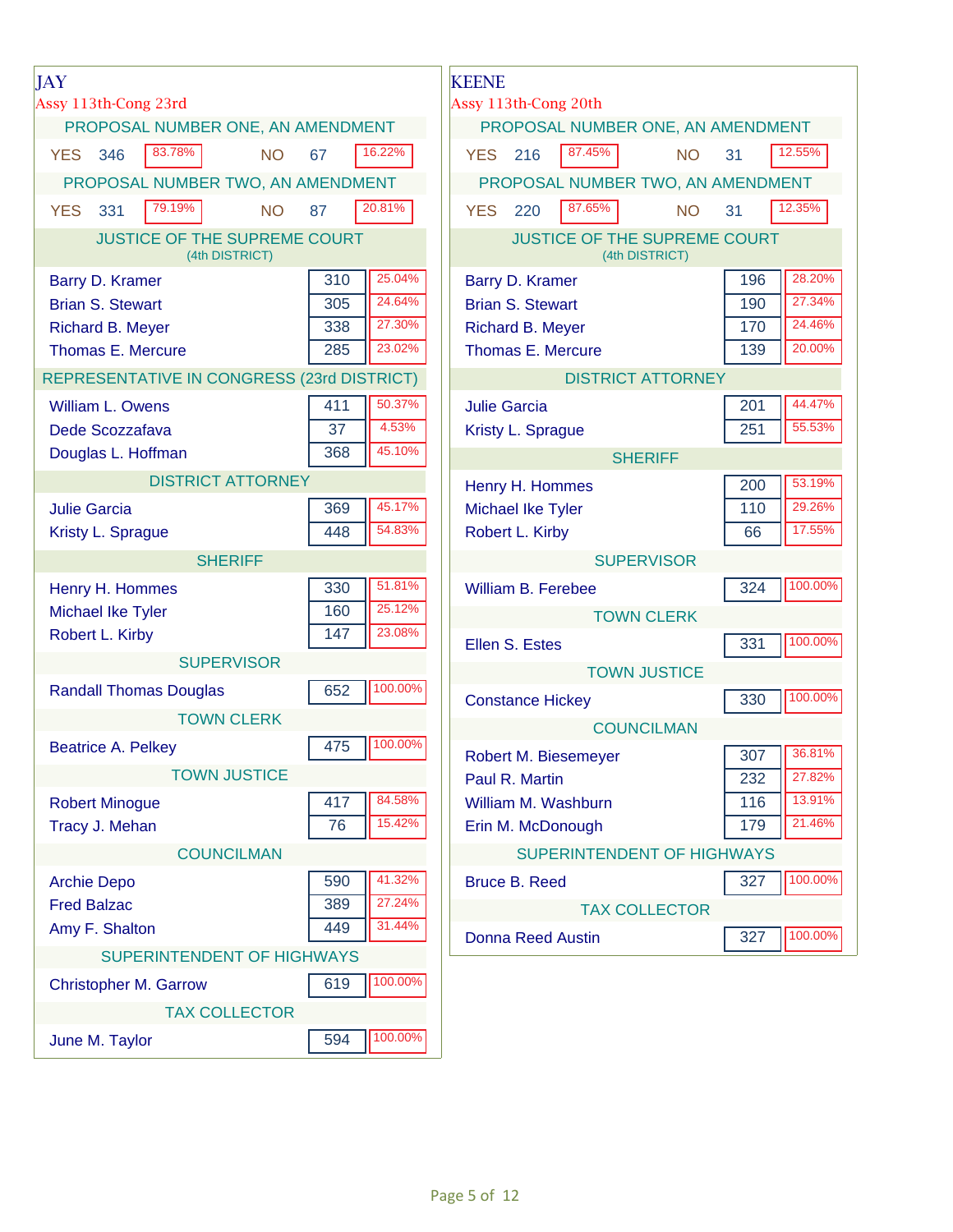| <b>LEWIS</b>                                          |                | <b>MINERVA</b>                                        |                |
|-------------------------------------------------------|----------------|-------------------------------------------------------|----------------|
| Assy 113th-Cong 23rd                                  |                | Assy 113th-Cong 23rd                                  |                |
| PROPOSAL NUMBER ONE, AN AMENDMENT                     |                | PROPOSAL NUMBER ONE, AN AMENDMENT                     |                |
| 73.75%<br><b>YES</b> 236<br><b>NO</b>                 | 26.25%<br>84   | 79.33%<br><b>YES</b><br>142<br><b>NO</b>              | 20.67%<br>37   |
| PROPOSAL NUMBER TWO, AN AMENDMENT                     |                | PROPOSAL NUMBER TWO, AN AMENDMENT                     |                |
| 77.13%<br>263<br><b>YES</b><br><b>NO</b>              | 22.87%<br>78   | 76.84%<br><b>YES</b><br>136<br><b>NO</b>              | 23.16%<br>41   |
| <b>JUSTICE OF THE SUPREME COURT</b><br>(4th DISTRICT) |                | <b>JUSTICE OF THE SUPREME COURT</b><br>(4th DISTRICT) |                |
| Barry D. Kramer                                       | 16.21%<br>101  | Barry D. Kramer                                       | 29.50%<br>136  |
| <b>Brian S. Stewart</b>                               | 17.34%<br>108  | <b>Brian S. Stewart</b>                               | 26.03%<br>120  |
| Richard B. Meyer                                      | 38.68%<br>241  | <b>Richard B. Meyer</b>                               | 22.99%<br>106  |
| Thomas E. Mercure                                     | 27.77%<br>173  | Thomas E. Mercure                                     | 21.48%<br>99   |
| REPRESENTATIVE IN CONGRESS (23rd DISTRICT)            |                | REPRESENTATIVE IN CONGRESS (23rd DISTRICT)            |                |
| <b>William L. Owens</b>                               | 42.86%<br>168  | <b>William L. Owens</b>                               | 53.97%<br>170  |
| Dede Scozzafava                                       | 7.14%<br>28    | Dede Scozzafava                                       | 7.62%<br>24    |
| Douglas L. Hoffman                                    | 50.00%<br>196  | Douglas L. Hoffman                                    | 38.41%<br>121  |
| <b>DISTRICT ATTORNEY</b>                              |                | <b>DISTRICT ATTORNEY</b>                              |                |
| <b>Julie Garcia</b>                                   | 45.74%<br>215  | <b>Julie Garcia</b>                                   | 41.85%<br>149  |
| Kristy L. Sprague                                     | 54.26%<br>255  | Kristy L. Sprague                                     | 58.15%<br>207  |
| <b>SHERIFF</b>                                        |                | <b>SHERIFF</b>                                        |                |
| Henry H. Hommes                                       | 51.06%<br>240  | Henry H. Hommes                                       | 72.50%<br>145  |
| <b>Michael Ike Tyler</b>                              | 43.19%<br>203  | Michael Ike Tyler                                     | 15.50%<br>31   |
| Robert L. Kirby                                       | 5.74%<br>27    | Robert L. Kirby                                       | 12.00%<br>24   |
| <b>SUPERVISOR</b>                                     |                | <b>SUPERVISOR</b>                                     |                |
| David H. Blades                                       | 100.00%<br>357 | <b>Sue Montgomery Corey</b>                           | 56.48%<br>244  |
| <b>TOWN CLERK</b>                                     |                | David C. LaBar                                        | 39.58%<br>171  |
| James E. Pierce                                       | 100.00%<br>359 | Paul E. Clickner                                      | 3.94%<br>17    |
|                                                       |                | <b>TOWN CLERK</b>                                     |                |
| <b>TOWN JUSTICE</b>                                   |                | Diana M. Mason                                        | 100.00%<br>232 |
| Timothy J. Pierce                                     | 100.00%<br>349 | <b>TOWN JUSTICE</b>                                   |                |
| <b>COUNCILMAN</b>                                     |                | Scott D. Staples                                      | 100.00%<br>174 |
| James W. Monty                                        | 49.44%<br>310  |                                                       |                |
| <b>Robert R. Sweatt</b>                               | 50.56%<br>317  | <b>COUNCILMAN</b>                                     |                |
| SUPERINTENDENT OF HIGHWAYS                            |                | Eric T. Klippel                                       | 31.62%<br>215  |
| <b>Eldred Hutchins</b>                                | 100.00%<br>371 | <b>Keith Dubay</b>                                    | 31.32%<br>213  |
| <b>TAX COLLECTOR</b>                                  |                | Dougals S. McCall                                     | 21.91%<br>149  |
| Catherine A. Flinchum                                 | 100.00%<br>294 | Lawrence W. Pratt                                     | 15.15%<br>103  |
|                                                       |                | <b>ASSESSOR</b>                                       |                |
|                                                       |                | Patrick C. McNally                                    | 100.00%<br>235 |
|                                                       |                | SUPERINTENDENT OF HIGHWAYS                            |                |
|                                                       |                | <b>Bruce McGinn</b>                                   | 100.00%<br>250 |
|                                                       |                | <b>TAX COLLECTOR</b>                                  |                |
|                                                       |                | <b>Effie Jane McNally</b>                             | 100.00%<br>287 |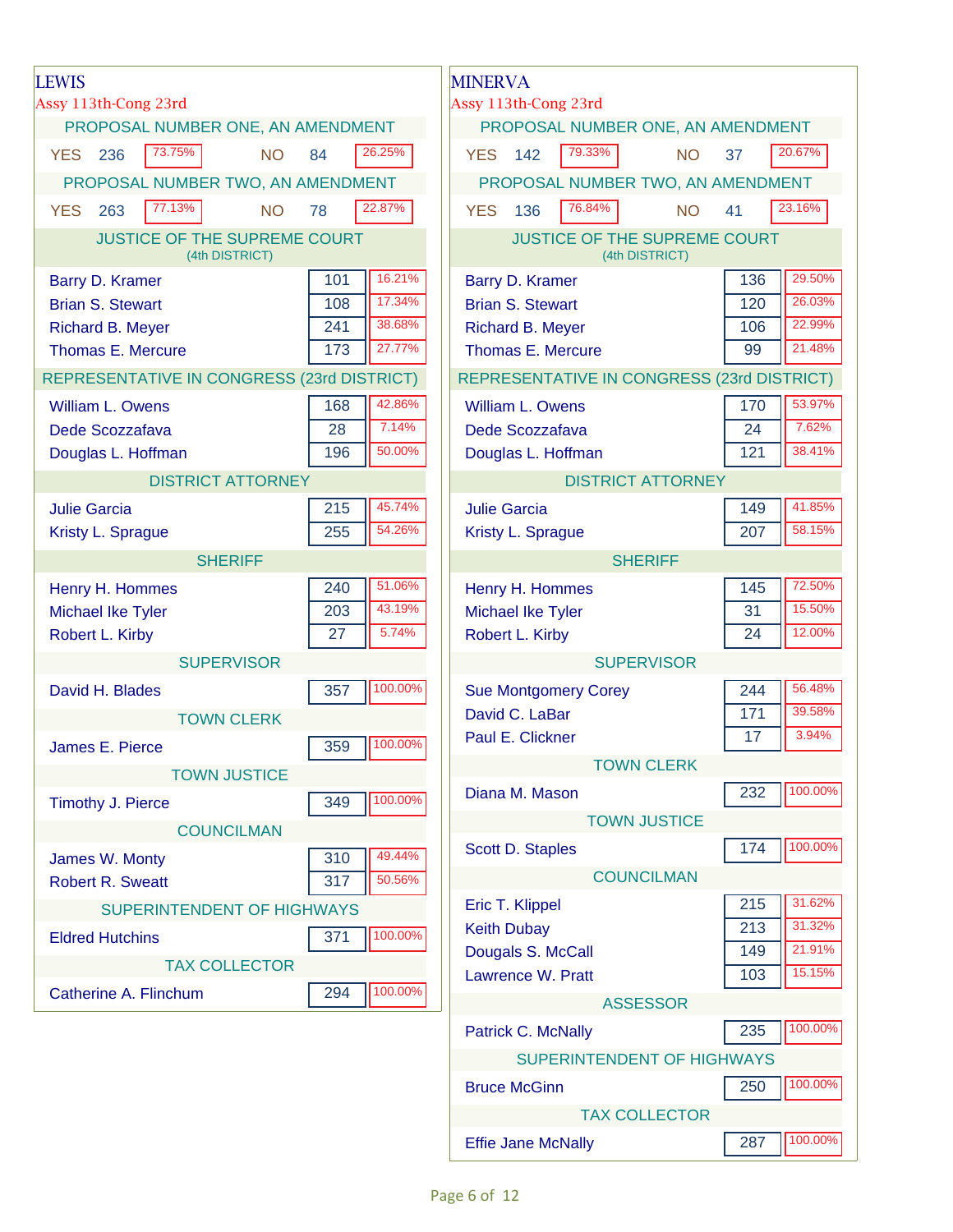| <b>MORIAH</b><br>Assy 113th-Cong 23rd                 |                         | <b>NEWCOMB</b><br>Assy 113th-Cong 23rd                |                |
|-------------------------------------------------------|-------------------------|-------------------------------------------------------|----------------|
| PROPOSAL NUMBER ONE, AN AMENDMENT                     |                         | PROPOSAL NUMBER ONE, AN AMENDMENT                     |                |
| 66.49%<br>488<br><b>YES</b><br><b>NO</b>              | 33.51%<br>246           | 91.63%<br><b>YES</b><br>186<br><b>NO</b>              | 8.37%<br>17    |
| PROPOSAL NUMBER TWO, AN AMENDMENT                     |                         | PROPOSAL NUMBER TWO, AN AMENDMENT                     |                |
| 70.82%<br>529<br><b>YES</b><br><b>NO</b>              | 29.18%<br>218           | 83.84%<br><b>YES</b><br>166<br><b>NO</b>              | 16.16%<br>32   |
| <b>JUSTICE OF THE SUPREME COURT</b><br>(4th DISTRICT) |                         | <b>PROPOSITION NUMBER ONE Games of Chance</b>         |                |
| Barry D. Kramer                                       | 19.18%<br>310           | 90.70%<br><b>YES</b><br>195<br><b>NO</b>              | 9.30%<br>20    |
| <b>Brian S. Stewart</b>                               | 18.38%<br>297           | <b>JUSTICE OF THE SUPREME COURT</b><br>(4th DISTRICT) |                |
| Richard B. Meyer                                      | 36.08%<br>583           | Barry D. Kramer                                       | 25.14%<br>87   |
| Thomas E. Mercure                                     | 26.36%<br>426           | <b>Brian S. Stewart</b>                               | 21.39%<br>74   |
| REPRESENTATIVE IN CONGRESS (23rd DISTRICT)            |                         | Richard B. Meyer                                      | 26.59%<br>92   |
| William L. Owens                                      | 48.87%<br>607           | Thomas E. Mercure                                     | 26.88%<br>93   |
| Dede Scozzafava                                       | 11.27%<br>140           | REPRESENTATIVE IN CONGRESS (23rd DISTRICT)            |                |
| Douglas L. Hoffman                                    | 39.86%<br>495           | William L. Owens                                      | 52.70%<br>117  |
| <b>DISTRICT ATTORNEY</b>                              |                         | Dede Scozzafava                                       | 7.21%<br>16    |
| <b>Julie Garcia</b>                                   | 57.69%<br>975           | Douglas L. Hoffman                                    | 40.09%<br>89   |
| Kristy L. Sprague                                     | 42.31%<br>715           | <b>DISTRICT ATTORNEY</b>                              |                |
| <b>SHERIFF</b>                                        |                         | <b>Julie Garcia</b>                                   | 35.32%<br>89   |
| Henry H. Hommes                                       | 42.55%<br>611           | Kristy L. Sprague                                     | 64.68%<br>163  |
| Michael Ike Tyler                                     | 50.35%<br>723           | <b>SHERIFF</b>                                        |                |
| Robert L. Kirby                                       | 7.10%<br>102            | Henry H. Hommes                                       | 78.03%<br>135  |
| <b>SUPERVISOR</b>                                     |                         | <b>Michael Ike Tyler</b>                              | 13.29%<br>23   |
| Thomas R. Scozzafava                                  | 100.00%<br>1207         | Robert L. Kirby                                       | 8.67%<br>15    |
| <b>COUNCILMAN</b>                                     |                         | <b>SUPERVISOR</b>                                     |                |
| <b>Richard J. Carpenter</b>                           | 33.76%<br>868           | George H. Canon                                       | 100.00%<br>195 |
| Timothy J. Garrison                                   | 856<br>33.29%           | <b>TOWN CLERK</b>                                     |                |
| Laura J. Baker                                        | 12.60%<br>324<br>20.34% | <b>Mary Pound</b>                                     | 100.00%<br>202 |
| Eugene F. Williams, Jr.                               | 523                     | <b>COUNCILMAN</b>                                     |                |
| <b>ASSESSOR</b>                                       |                         | <b>George Hurlburt</b>                                | 47.52%<br>182  |
| <b>Paul Mazzotte</b>                                  | 100.00%<br>692          | <b>Mary Anne Dillon-Bush</b>                          | 52.48%<br>201  |
|                                                       |                         | <b>ASSESSOR</b>                                       |                |
|                                                       |                         | John H. Thornton                                      | 100.00%<br>152 |
|                                                       |                         | <b>SUPERINTENDENT OF HIGHWAYS</b>                     |                |
|                                                       |                         | Mark T. Yandon                                        | 58.16%<br>164  |
|                                                       |                         | John D. Helms                                         | 41.84%<br>118  |
|                                                       |                         | <b>TAX COLLECTOR</b>                                  |                |
|                                                       |                         | Karen L. Darrah                                       | 100.00%<br>167 |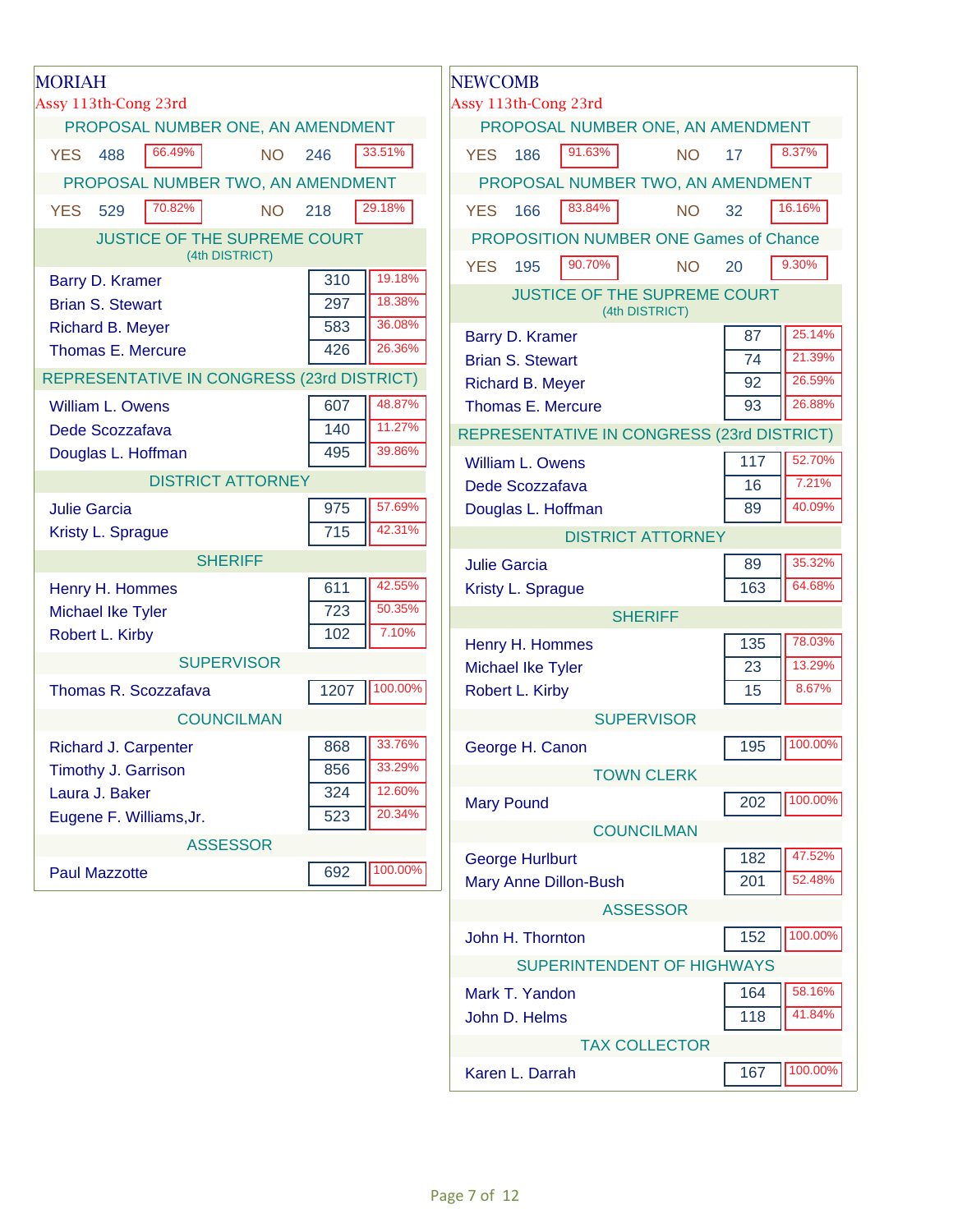| <b>NORTH ELBA</b>                                     |                | <b>NORTH HUDSON</b>                                   |                |
|-------------------------------------------------------|----------------|-------------------------------------------------------|----------------|
| Assy 113th-Cong 20th                                  |                | Assy 113th-Cong 20th                                  |                |
| PROPOSAL NUMBER ONE, AN AMENDMENT                     |                | PROPOSAL NUMBER ONE, AN AMENDMENT                     |                |
| 88.76%<br><b>YES 1050</b><br><b>NO</b>                | 11.24%<br>133  | 67.47%<br><b>YES</b><br>56<br><b>NO</b>               | 32.53%<br>27   |
| PROPOSAL NUMBER TWO, AN AMENDMENT                     |                | PROPOSAL NUMBER TWO, AN AMENDMENT                     |                |
| 85.80%<br><b>YES</b><br>991<br><b>NO</b>              | 14.20%<br>164  | 73.26%<br><b>YES</b><br>63<br><b>NO</b>               | 26.74%<br>23   |
| <b>JUSTICE OF THE SUPREME COURT</b><br>(4th DISTRICT) |                | <b>JUSTICE OF THE SUPREME COURT</b><br>(4th DISTRICT) |                |
| Barry D. Kramer                                       | 20.69%<br>553  | Barry D. Kramer                                       | 14.86%<br>26   |
| <b>Brian S. Stewart</b>                               | 20.31%<br>543  | <b>Brian S. Stewart</b>                               | 16.57%<br>29   |
|                                                       | 34.75%<br>929  |                                                       | 32.57%<br>57   |
| <b>Richard B. Meyer</b>                               | 24.24%         | <b>Richard B. Meyer</b>                               | 36.00%         |
| Thomas E. Mercure                                     | 648            | Thomas E. Mercure                                     | 63             |
| <b>DISTRICT ATTORNEY</b>                              |                | <b>DISTRICT ATTORNEY</b>                              |                |
| <b>Julie Garcia</b>                                   | 46.04%<br>802  | <b>Julie Garcia</b>                                   | 43.45%<br>73   |
| Kristy L. Sprague                                     | 53.96%<br>940  | Kristy L. Sprague                                     | 56.55%<br>95   |
| <b>SHERIFF</b>                                        |                | <b>SHERIFF</b>                                        |                |
| Henry H. Hommes                                       | 59.10%<br>750  | Henry H. Hommes                                       | 45.04%<br>59   |
| Michael Ike Tyler                                     | 17.97%<br>228  | <b>Michael Ike Tyler</b>                              | 42.75%<br>56   |
| Robert L. Kirby                                       | 22.93%<br>291  | Robert L. Kirby                                       | 12.21%<br>16   |
| <b>SUPERVISOR</b>                                     |                | <b>TOWN JUSTICE</b>                                   |                |
| Robert T. Politi                                      | 100.00%<br>874 | John C. King, Sr.                                     | 46.20%<br>73   |
|                                                       |                | Deborah M. Duntley                                    | 85<br>53.80%   |
| <b>TOWN JUSTICE</b>                                   |                |                                                       |                |
| Dean M. Dietrich                                      | 100.00%<br>973 | <b>COUNCILMAN</b>                                     |                |
| <b>COUNCILMAN</b>                                     |                | <b>Jean Gokey</b>                                     | 69.17%<br>175  |
| Derek T. Doty                                         | 51.64%<br>993  | Daniel P. Wachowski                                   | 18.58%<br>47   |
| <b>Jack Favro</b>                                     | 48.36%<br>930  | Ronald J. Moore                                       | 12.25%<br>31   |
| <b>ASSESSOR</b>                                       |                | <b>ASSESSOR</b>                                       |                |
| Klimball W. Daby                                      | 100.00%<br>853 | <b>John Gokey</b>                                     | 100.00%<br>105 |
|                                                       |                | <b>SUPERINTENDENT OF HIGHWAYS</b>                     |                |
|                                                       |                | Kevin R. Duntley                                      | 43.72%<br>80   |
|                                                       |                | Kelly M. DeZalia                                      | 36.07%<br>66   |
|                                                       |                | James V. Colaneri                                     | 20.22%<br>37   |
|                                                       |                |                                                       |                |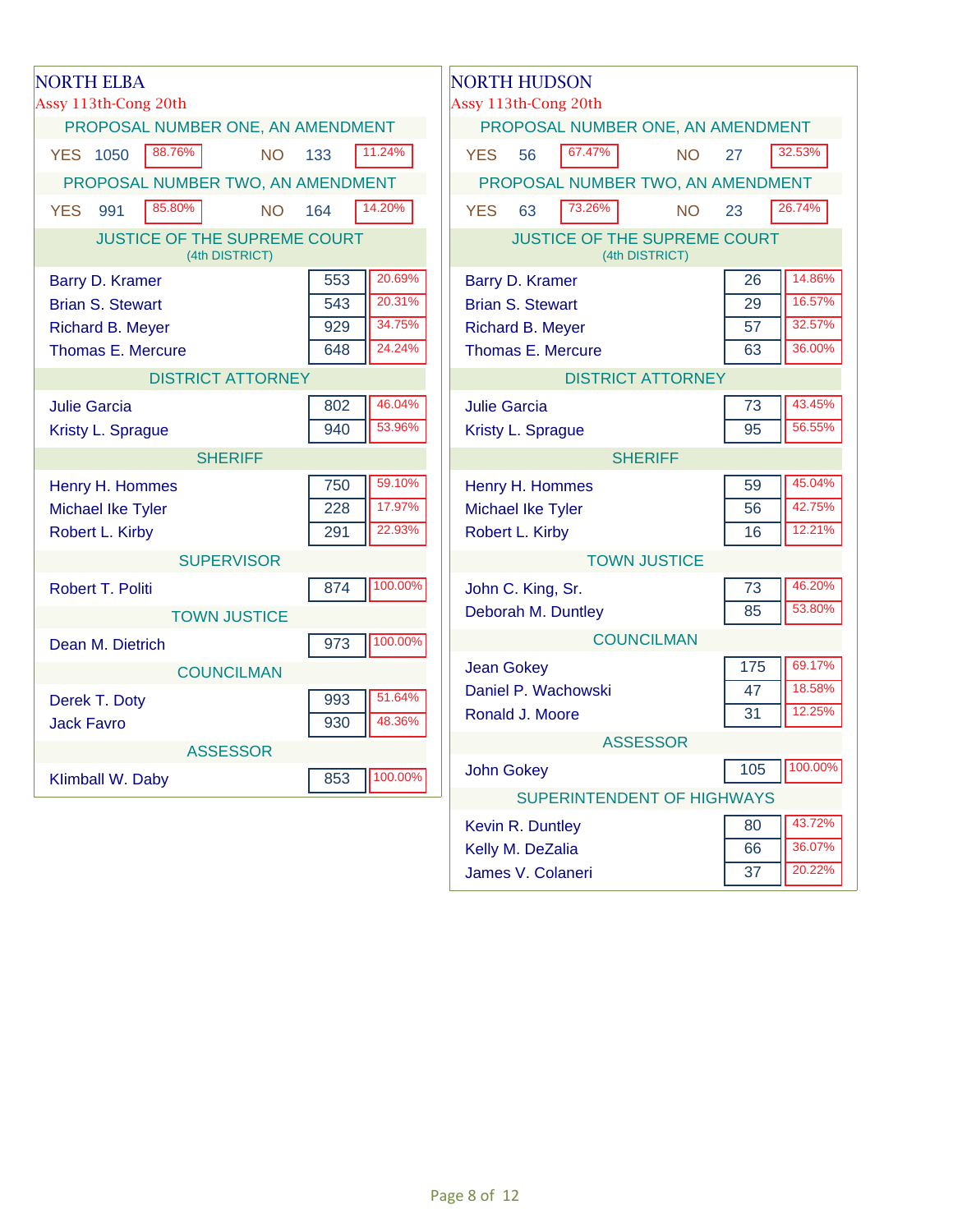| <b>SCHROON</b>                                            | <b>ST ARMAND</b>                                         |
|-----------------------------------------------------------|----------------------------------------------------------|
| Assy 113th-Cong 20th                                      | Assy 113th-Cong 23rd                                     |
| PROPOSAL NUMBER ONE, AN AMENDMENT                         | PROPOSAL NUMBER ONE, AN AMENDMENT                        |
| 82.16%<br>17.84%<br><b>NO</b><br><b>YES</b> 456<br>99     | 90.31%<br>9.69%<br><b>NO</b><br><b>YES</b><br>261<br>28  |
| PROPOSAL NUMBER TWO, AN AMENDMENT                         | PROPOSAL NUMBER TWO, AN AMENDMENT                        |
| 74.91%<br>25.09%<br>424<br><b>NO</b><br>142<br><b>YES</b> | 87.41%<br>12.59%<br><b>YES</b><br>250<br>36<br><b>NO</b> |
| <b>JUSTICE OF THE SUPREME COURT</b><br>(4th DISTRICT)     | <b>JUSTICE OF THE SUPREME COURT</b><br>(4th DISTRICT)    |
| 17.76%<br>209<br>Barry D. Kramer                          | 18.65%<br>147<br>Barry D. Kramer                         |
| 14.53%<br>171<br><b>Brian S. Stewart</b>                  | 20.43%<br>161<br><b>Brian S. Stewart</b>                 |
| 33.05%<br>389<br>Richard B. Meyer                         | 37.56%<br>296<br><b>Richard B. Meyer</b>                 |
| 34.66%<br>408<br>Thomas E. Mercure                        | 23.35%<br>184<br><b>Thomas E. Mercure</b>                |
| <b>DISTRICT ATTORNEY</b>                                  | REPRESENTATIVE IN CONGRESS (23rd DISTRICT)               |
| 57.97%<br>480<br><b>Julie Garcia</b>                      | 46.85%<br>245<br><b>William L. Owens</b>                 |
| 42.03%<br>348<br>Kristy L. Sprague                        | 7.07%<br>37<br>Dede Scozzafava                           |
| <b>SHERIFF</b>                                            | 46.08%<br>241<br>Douglas L. Hoffman                      |
| 60.81%<br>360<br>Henry H. Hommes                          | <b>DISTRICT ATTORNEY</b>                                 |
| 26.01%<br>154<br><b>Michael Ike Tyler</b>                 | 50.31%<br>243<br><b>Julie Garcia</b>                     |
| 13.18%<br>78<br>Robert L. Kirby                           | 49.69%<br>240<br>Kristy L. Sprague                       |
| <b>SUPERVISOR</b>                                         | <b>SHERIFF</b>                                           |
| 32.23%<br>262<br>Mark C. Whitney                          | 67.05%<br>236<br>Henry H. Hommes                         |
| 67.77%<br>551<br><b>Catherine L. Moses</b>                | 17.33%<br>61<br><b>Michael Ike Tyler</b>                 |
| <b>TOWN JUSTICE</b>                                       | 15.63%<br>55<br>Robert L. Kirby                          |
| 100.00%<br>557<br>Jean R. Strothenke                      | <b>SUPERVISOR</b>                                        |
| <b>COUNCILMAN</b>                                         | 34.32%<br>198<br>Thomas C. Jones                         |
| 40.31%<br>553<br><b>Meg Wood</b>                          | 379<br>65.68%<br>Joyce W. Morency                        |
| 43.08%<br>591<br>Roger M. Friedman                        | <b>TOWN CLERK</b>                                        |
| 16.62%<br><b>Bruce E. Caza</b><br>228                     | 100.00%<br>371<br>Cynthia Woodson                        |
| <b>ASSESSOR</b>                                           | <b>TOWN JUSTICE</b>                                      |
| 100.00%<br>501<br>Thomas T. Erikson                       | 100.00%<br>371<br><b>Sheridan Swinyer</b>                |
|                                                           | <b>COUNCILMAN</b>                                        |
|                                                           | 46.66%<br>328<br>Earl Dakin, Jr.                         |
|                                                           | 53.34%<br>Paul Woodruff<br>375                           |
|                                                           | <b>SUPERINTENDENT OF HIGHWAYS</b>                        |
|                                                           | $\overline{100.00\%}$<br><b>Roger Oliver</b><br>361      |
|                                                           | <b>TAX COLLECTOR</b>                                     |
|                                                           | 100.00%<br>356<br>Nancy M. Heath                         |
|                                                           |                                                          |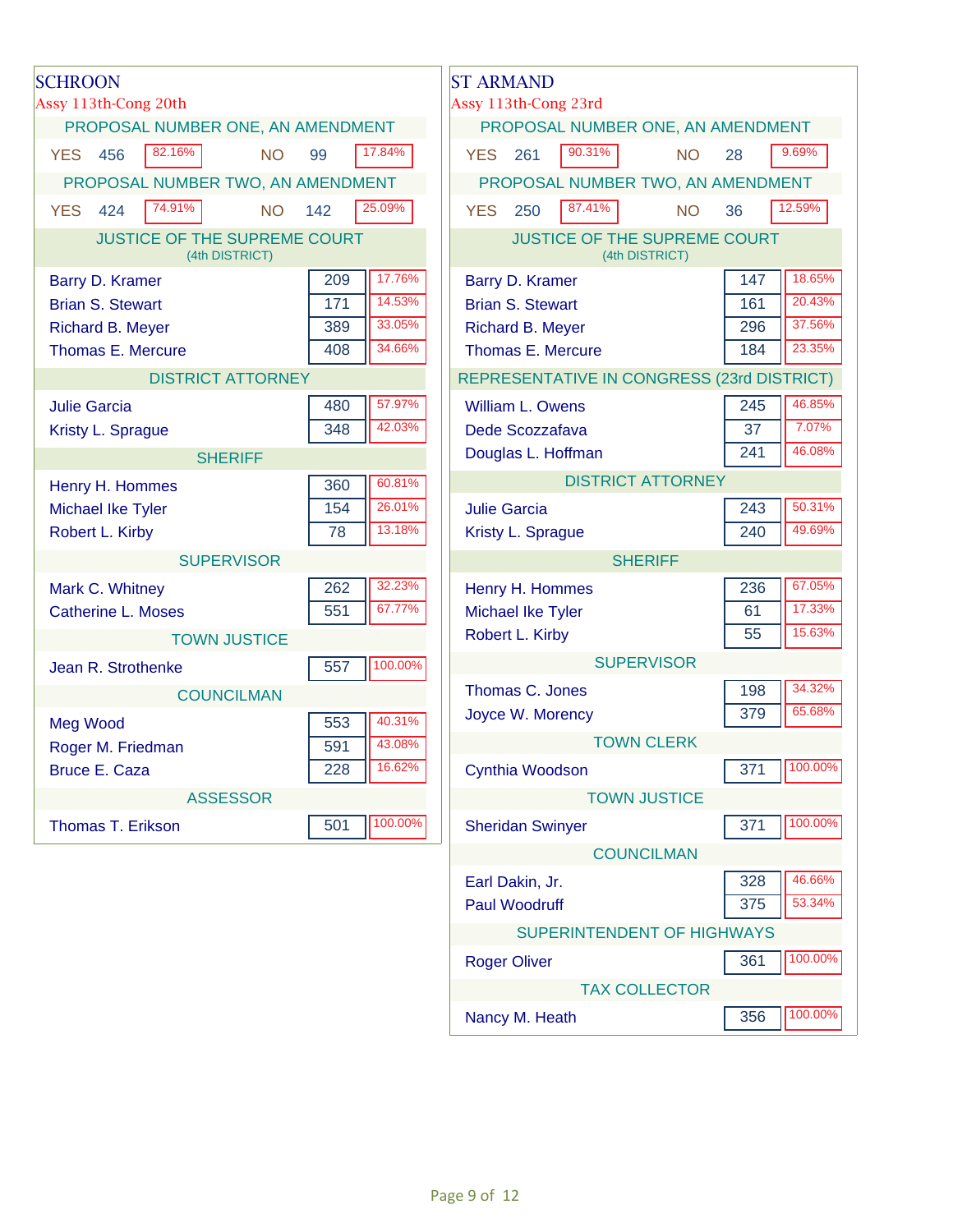| <b>TICONDEROGA</b>                             |                | <b>WESTPORT</b>                                       |                |
|------------------------------------------------|----------------|-------------------------------------------------------|----------------|
| Assy 113th-Cong 20th and Cong 23rd             |                | Assy 113th-Cong 23rd                                  |                |
| PROPOSAL NUMBER ONE, AN AMENDMENT              |                | PROPOSAL NUMBER ONE, AN AMENDMENT                     |                |
| 78.71%<br><b>YES</b> 636<br><b>NO</b>          | 21.29%<br>172  | 83.56%<br>310<br><b>NO</b><br><b>YES</b>              | 16.44%<br>61   |
| PROPOSAL NUMBER TWO, AN AMENDMENT              |                | PROPOSAL NUMBER TWO, AN AMENDMENT                     |                |
| 78.74%<br>652<br><b>YES</b><br><b>NO</b>       | 21.26%<br>176  | 83.73%<br><b>YES</b><br>319<br><b>NO</b>              | 16.27%<br>62   |
| JUSTICE OF THE SUPREME COURT<br>(4th DISTRICT) |                | <b>JUSTICE OF THE SUPREME COURT</b><br>(4th DISTRICT) |                |
| Barry D. Kramer                                | 17.17%<br>347  | Barry D. Kramer                                       | 24.00%<br>209  |
| <b>Brian S. Stewart</b>                        | 15.73%<br>318  | <b>Brian S. Stewart</b>                               | 24.80%<br>216  |
| Richard B. Meyer                               | 33.99%<br>687  | <b>Richard B. Meyer</b>                               | 27.32%<br>238  |
| Thomas E. Mercure                              | 33.10%<br>669  | Thomas E. Mercure                                     | 23.88%<br>208  |
| REPRESENTATIVE IN CONGRESS (23rd DISTRICT)     |                | REPRESENTATIVE IN CONGRESS (23rd DISTRICT)            |                |
| <b>William L. Owens</b>                        | 43.56%<br>291  | <b>William L. Owens</b>                               | 61.34%<br>349  |
| Dede Scozzafava                                | 9.13%<br>61    | Dede Scozzafava                                       | 6.68%<br>38    |
| Douglas L. Hoffman                             | 47.31%<br>316  | Douglas L. Hoffman                                    | 31.99%<br>182  |
| <b>DISTRICT ATTORNEY</b>                       |                | <b>DISTRICT ATTORNEY</b>                              |                |
| <b>Julie Garcia</b>                            | 43.23%<br>654  | <b>Julie Garcia</b>                                   | 72.80%<br>487  |
| Kristy L. Sprague                              | 56.77%<br>859  | Kristy L. Sprague                                     | 27.20%<br>182  |
| <b>SHERIFF</b>                                 |                | <b>SHERIFF</b>                                        |                |
| Henry H. Hommes                                | 53.17%<br>637  | Henry H. Hommes                                       | 35.03%<br>207  |
| Michael Ike Tyler                              | 37.90%<br>454  | <b>Michael Ike Tyler</b>                              | 57.19%<br>338  |
| Robert L. Kirby                                | 8.93%<br>107   | Robert L. Kirby                                       | 7.78%<br>46    |
| <b>SUPERVISOR</b>                              |                | <b>SUPERVISOR</b>                                     |                |
| Robert R. Dechame                              | 43.10%<br>640  | Daniel W. Connell                                     | 63.86%<br>440  |
| Debra A. Malaney                               | 845<br>56.90%  | <b>Bruce E. Ware</b>                                  | 30.33%<br>209  |
| <b>COUNCILMAN</b>                              |                | <b>Bruce C. Dunning</b>                               | 5.81%<br>40    |
| Jeffrey D. Cook                                | 47.04%<br>1152 | <b>TOWN JUSTICE</b>                                   |                |
| Steven W. Whitford                             | 37.69%<br>923  | Charles J. Turek                                      | 100.00%<br>335 |
| <b>Robert Thatcher</b>                         | 15.27%<br>374  | <b>COUNCILMAN</b>                                     |                |
|                                                |                | Russell L. Paquette                                   | 58.96%<br>441  |
|                                                |                | <b>Timothy Sherman</b>                                | 41.04%<br>307  |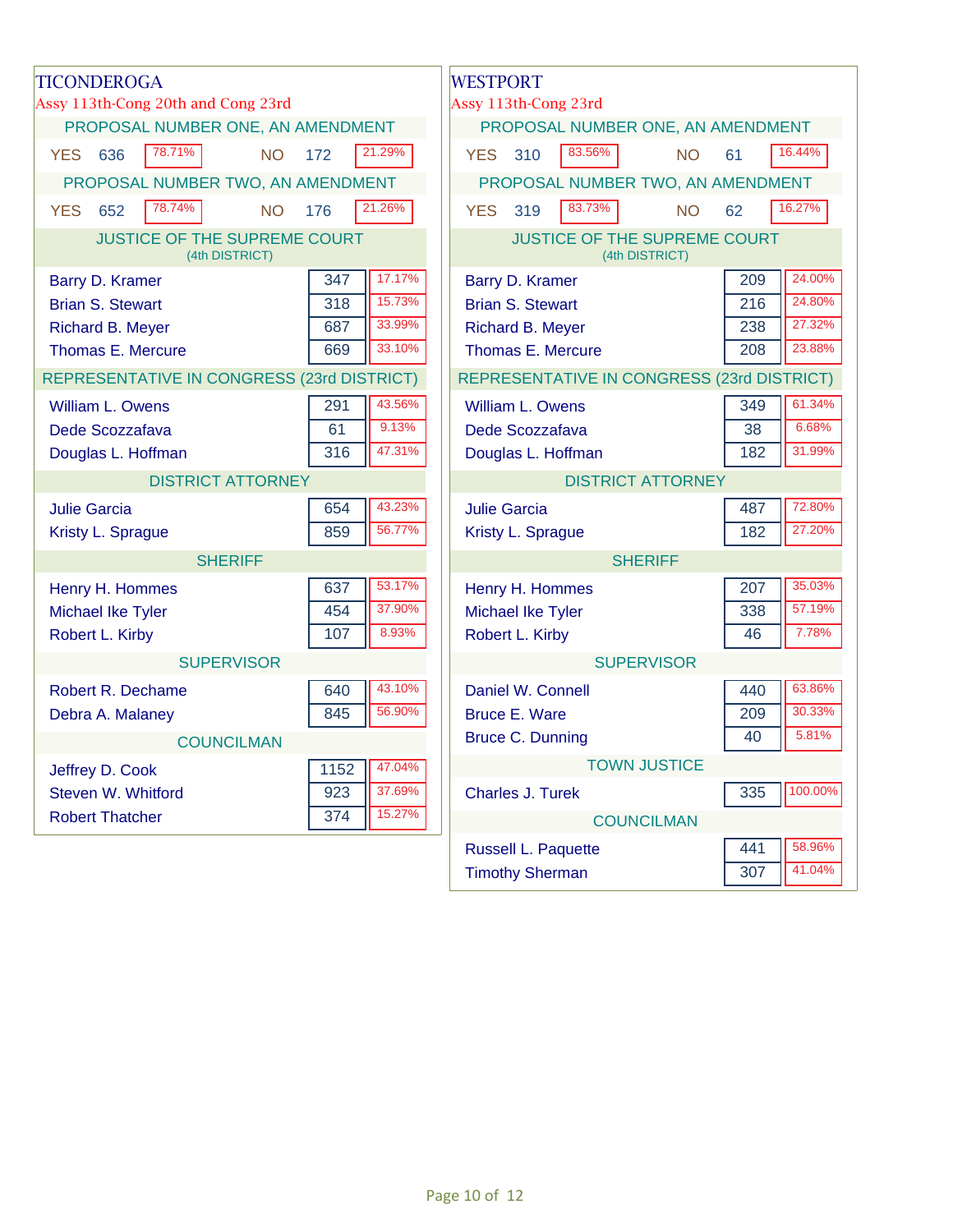| <b>WILLSBORO</b>                                      |                | <b>WILMINGTON</b>                                     |                |
|-------------------------------------------------------|----------------|-------------------------------------------------------|----------------|
| Assy 113th-Cong 23rd                                  |                | Assy 113th-Cong 23rd                                  |                |
| PROPOSAL NUMBER ONE, AN AMENDMENT                     |                | PROPOSAL NUMBER ONE, AN AMENDMENT                     |                |
| 77.51%<br><b>YES</b> 286<br><b>NO</b>                 | 22.49%<br>83   | 82.99%<br><b>NO</b><br><b>YES</b> 239                 | 17.01%<br>49   |
| PROPOSAL NUMBER TWO, AN AMENDMENT                     |                | PROPOSAL NUMBER TWO, AN AMENDMENT                     |                |
| 76.01%<br>282<br><b>YES</b><br><b>NO</b>              | 23.99%<br>89   | 80.48%<br>235<br><b>YES</b><br><b>NO</b>              | 19.52%<br>57   |
| <b>JUSTICE OF THE SUPREME COURT</b><br>(4th DISTRICT) |                | <b>JUSTICE OF THE SUPREME COURT</b><br>(4th DISTRICT) |                |
| Barry D. Kramer                                       | 16.27%<br>143  | Barry D. Kramer                                       | 25.26%<br>169  |
| <b>Brian S. Stewart</b>                               | 16.27%<br>143  | <b>Brian S. Stewart</b>                               | 21.52%<br>144  |
| Richard B. Meyer                                      | 37.43%<br>329  | Richard B. Meyer                                      | 29.00%<br>194  |
| Thomas E. Mercure                                     | 30.03%<br>264  | Thomas E. Mercure                                     | 24.22%<br>162  |
| REPRESENTATIVE IN CONGRESS (23rd DISTRICT)            |                | REPRESENTATIVE IN CONGRESS (23rd DISTRICT)            |                |
| William L. Owens                                      | 52.74%<br>337  | <b>William L. Owens</b>                               | 47.55%<br>223  |
| Dede Scozzafava                                       | 7.20%<br>46    | Dede Scozzafava                                       | 4.26%<br>20    |
| Douglas L. Hoffman                                    | 40.06%<br>256  | Douglas L. Hoffman                                    | 48.19%<br>226  |
| <b>DISTRICT ATTORNEY</b>                              |                | <b>DISTRICT ATTORNEY</b>                              |                |
| <b>Julie Garcia</b>                                   | 32.87%<br>258  | <b>Julie Garcia</b>                                   | 48.46%<br>220  |
| Kristy L. Sprague                                     | 67.13%<br>527  | Kristy L. Sprague                                     | 51.54%<br>234  |
| <b>SHERIFF</b>                                        |                | <b>SHERIFF</b>                                        |                |
| Henry H. Hommes                                       | 77.19%<br>582  | Henry H. Hommes                                       | 40.05%<br>165  |
| <b>Michael Ike Tyler</b>                              | 19.23%<br>145  | <b>Michael Ike Tyler</b>                              | 16.99%<br>70   |
| Robert L. Kirby                                       | 3.58%<br>27    | Robert L. Kirby                                       | 42.96%<br>177  |
| <b>SUPERVISOR</b>                                     |                | <b>SUPERVISOR</b>                                     |                |
| Lori Lincoln-Spooner                                  | 67.42%<br>507  | Randy S. Preston                                      | 100.00%<br>236 |
| <b>Robert Ashline</b>                                 | 32.58%<br>245  | <b>TOWN CLERK/TAX COLLECTOR</b>                       |                |
| <b>TOWN CLERK/TAX COLLECTOR</b>                       |                | Gerald L. Bruce                                       | 68.58%<br>334  |
| Beverly P. Moran                                      | 100.00%<br>713 | Michelle L. Burns                                     | 31.42%<br>153  |
| <b>TOWN JUSTICE</b>                                   |                | <b>TOWN JUSTICE</b>                                   |                |
| Kenneth E. Coonrod                                    | 65.52%<br>513  | <b>David Saunderson</b>                               | 37.45%<br>97   |
| Gregg S. Dickerson                                    | 34.48%<br>270  | <b>Timothy G. Kertz</b>                               | 62.55%<br>162  |
| <b>COUNCILMAN</b>                                     |                | <b>COUNCILMAN</b>                                     |                |
| Charles Lustig, Jr.                                   | 42.77%<br>550  | <b>Rarilee Conway</b>                                 | 48.56%<br>286  |
| Nancy E. Huestis                                      | 40.67%<br>523  | <b>Dawn Stevens</b>                                   | 51.44%<br>303  |
| <b>Win Belanger</b>                                   | 16.56%<br>213  | <b>ASSESSOR</b>                                       |                |
| SUPERINTENDENT OF HIGHWAYS                            |                | David R. Wainwright                                   | 100.00%<br>223 |
| Peter A. Jacques                                      | 100.00%<br>615 | SUPERINTENDENT OF HIGHWAYS                            |                |
|                                                       |                | Alan E. Preston                                       | 32.39%<br>149  |
|                                                       |                | William J. Skufca, Jr.                                | 67.61%<br>311  |